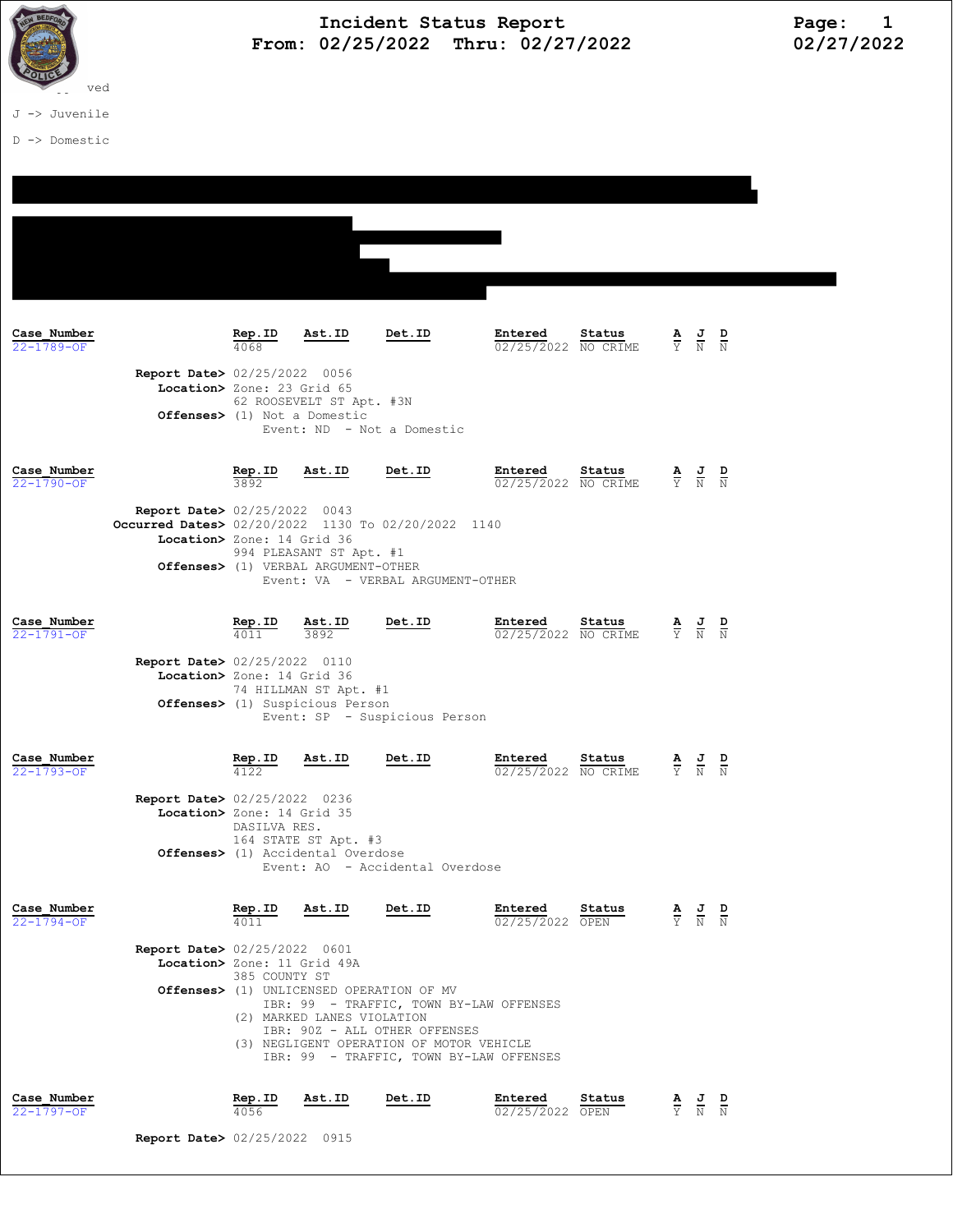#### A -> Approved

#### J -> Juvenile

D -> Domestic

 Occurred Dates> 02/25/2022 0915 To 02/25/2022 0915 Location> Zone: 21 Grid 54B OUR LADY OF GUADALUPE PARISH 213 COUNTY ST Offenses> (1) LEAVE SCENE OF PROPERTY DAMAGE IBR: 99 - TRAFFIC, TOWN BY-LAW OFFENSES (2) UNLICENSED OPERATION OF MV IBR: 99 - TRAFFIC, TOWN BY-LAW OFFENSES

| Case Number<br>$22 - 1799 - OF$                                           | Rep.ID<br>3966            | Ast.ID             | Det.ID                                               | Entered<br>02/25/2022 NO CRIME            | Status | $\frac{\mathbf{A}}{\mathbf{Y}}$ $\frac{\mathbf{J}}{\mathbf{N}}$                                 | D<br>$\mathbb N$ |
|---------------------------------------------------------------------------|---------------------------|--------------------|------------------------------------------------------|-------------------------------------------|--------|-------------------------------------------------------------------------------------------------|------------------|
| <b>Report Date&gt; 02/25/2022 1228</b>                                    | Location> Zone: 34 Grid 1 | 1256 SASSAQUIN AVE | <b>Offenses&gt;</b> (1) Submitted Firearms & Weapons | Event: SFW - Submitted Firearms & Weapons |        |                                                                                                 |                  |
| Case Number<br>$22 - 1800 - OF$<br><b>Report Date&gt; 02/25/2022</b> 1242 | Rep.ID<br>4056            | Ast.ID             | Det.ID<br>3843                                       | Entered<br>02/25/2022 OPEN                | Status | $\frac{\mathbf{A}}{\mathbf{Y}}$ $\frac{\mathbf{J}}{\mathbf{N}}$ $\frac{\mathbf{D}}{\mathbf{N}}$ |                  |

| <b>Occurred Dates&gt;</b> 02/23/2022 0800 To 02/25/2022 1319             |
|--------------------------------------------------------------------------|
| Location> Zone: 21 Grid 52                                               |
| HERCULES SIR US (FORMALLY IMP FISHING GEAR                               |
| 44 SOUTH ST                                                              |
| <b>Offenses&gt;</b> (1) LARCENY BY CHECK OVER \$1200 c266 \$37 & \$30(1) |
| IBR: 26A - FALSE PRETENSES / SWINDLE / CO                                |

| Case Number      | Rep.ID                                             | Ast.ID | Det.ID                    | Entered         | Status | A | JD  |             |
|------------------|----------------------------------------------------|--------|---------------------------|-----------------|--------|---|-----|-------------|
| $22 - 1801 - OF$ | 3966                                               |        |                           | 02/25/2022 OPEN |        |   | Y N | $\mathbb N$ |
|                  | <b>Report Date&gt; 02/25/2022 1253</b>             |        |                           |                 |        |   |     |             |
|                  | Occurred Dates> 02/25/2022 1200 To 02/25/2022 1250 |        |                           |                 |        |   |     |             |
|                  | Location> Zone: 35 Grid 29A                        |        |                           |                 |        |   |     |             |
|                  | 358 POTTER ST                                      |        |                           |                 |        |   |     |             |
|                  | Offenses> $(1)$ A&B                                |        |                           |                 |        |   |     |             |
|                  |                                                    |        | IBR: 13B - SIMPLE ASSAULT |                 |        |   |     |             |
|                  |                                                    |        |                           |                 |        |   |     |             |
|                  |                                                    |        |                           |                 |        |   |     |             |



IBR: 220 - BURGLARY / BREAKING AND ENTERI

| Case Number |                                        | Rep.ID | Ast.ID                            | Det.ID | Entered         | Status | <u>AJD</u> |  |
|-------------|----------------------------------------|--------|-----------------------------------|--------|-----------------|--------|------------|--|
| 22-1810-OF  |                                        | 4096   | 3920                              |        | 02/25/2022 OPEN |        | Y N N      |  |
|             | <b>Report Date&gt; 02/25/2022 1700</b> |        |                                   |        |                 |        |            |  |
|             | Location> Zone: 23 Grid 65             |        |                                   |        |                 |        |            |  |
|             |                                        |        | 62 ROOSEVELT ST                   |        |                 |        |            |  |
|             |                                        |        | Offenses> (1) CRIME REPORT, FALSE |        |                 |        |            |  |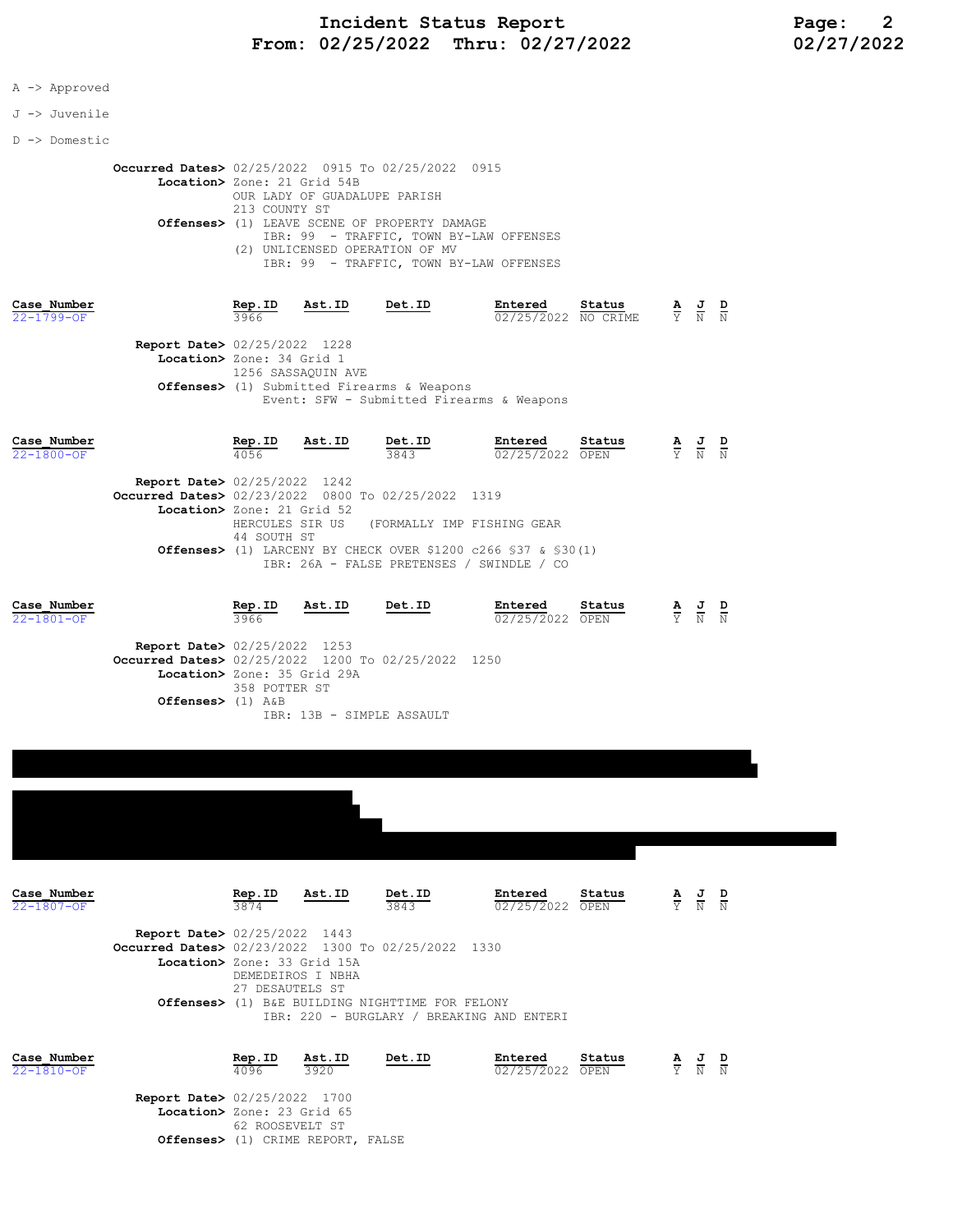## Incident Status Report<br>02/25/2022 Thru: 02/27/2022 12/2022 02/27/2022 From: 02/25/2022 Thru: 02/27/2022

### A -> Approved

- J -> Juvenile
- D -> Domestic

#### IBR: 90Z - ALL OTHER OFFENSES

| Case Number<br>22-1812-OF       |                                                                                                                             | Rep.ID<br>4029                                         | Ast.ID                                            | Det.ID                                                                                                           | Entered<br>02/25/2022 OPEN     | Status         | $\frac{\mathbf{A}}{\mathbf{Y}}$ | $\frac{J}{N}$                                                                                   | $\frac{D}{N}$ |
|---------------------------------|-----------------------------------------------------------------------------------------------------------------------------|--------------------------------------------------------|---------------------------------------------------|------------------------------------------------------------------------------------------------------------------|--------------------------------|----------------|---------------------------------|-------------------------------------------------------------------------------------------------|---------------|
|                                 | <b>Report Date&gt;</b> 02/25/2022 2103<br>Occurred Dates> 02/25/2022 1930 To 02/25/2022 2100<br>Location> Zone: 33 Grid 16A | 177 PRINCETON ST                                       |                                                   | <b>Offenses&gt;</b> (1) MOTOR VEH, MALICIOUS DAMAGE TO c266 \$28(a)<br>IBR: 290 - DESTRUCTION / DAMAGE / VANDALI |                                |                |                                 |                                                                                                 |               |
| Case Number<br>$22 - 1814 - OF$ | <b>Report Date&gt;</b> 02/25/2022 2212<br>Location> Zone: 33 Grid 14<br>Offenses> (1) Alarm Response                        | Rep.ID<br>3799<br>CVS PHARMACY<br>2100 ACUSHNET AVE    | Ast.ID                                            | Det.ID<br>Event: AL - Alarm Response                                                                             | Entered<br>02/26/2022 NO CRIME | Status         |                                 | $\frac{\mathbf{A}}{\mathbf{Y}}$ $\frac{\mathbf{J}}{\mathbf{N}}$ $\frac{\mathbf{D}}{\mathbf{N}}$ |               |
| Case Number<br>22-1816-OF       | <b>Report Date&gt; 02/26/2022 0230</b><br>Location> Zone: 14 Grid 36                                                        | $\frac{\text{Rep. ID}}{4112}$<br>74 HILLMAN ST         | Ast.ID<br>4007<br>Offenses> (1) Suspicious Person | Det.ID<br>Event: SP - Suspicious Person                                                                          | Entered<br>02/26/2022 NO CRIME | Status         |                                 | $\frac{\mathbf{A}}{\mathbf{Y}}$ $\frac{\mathbf{J}}{\mathbf{N}}$ $\frac{\mathbf{D}}{\mathbf{N}}$ |               |
| Case Number<br>$22 - 1817 - OF$ | Report Date> 02/26/2022 0235<br>Location> Zone: 13 Grid 30B                                                                 | Rep.ID<br>4088<br>CVS PHARMACY<br>1145 KEMPTON ST      | Ast.ID<br>IBR: 23C - SHOPLIFTING                  | Det.ID<br>3922<br><b>Offenses&gt;</b> (1) SHOPLIFTING BY CONCEALING MDSE                                         | Entered<br>02/26/2022 OPEN     | Status         | $\frac{\mathbf{A}}{\mathrm{Y}}$ | $\frac{1}{N}$                                                                                   |               |
| Case Number<br>22-1821-OF       | Report Date> 02/26/2022 0758<br>Occurred Dates> 02/26/2022 0758 To 02/26/2022 1000<br>Location> Zone: 13 Grid 30B           | Rep.ID<br>3979<br>RES: DWANE JAMES<br>8 ALVA ST        | Ast.ID                                            | Det.ID<br><b>Offenses&gt;</b> (1) Emotionally Disturbed Person<br>Event: EDP - Emotionally Disturbed Person      | Entered<br>02/26/2022 NO CRIME | Status         | $\frac{\mathbf{A}}{\mathbf{Y}}$ | $\frac{J}{N}$                                                                                   |               |
| Case Number<br>22-1822-OF       | <b>Report Date&gt;</b> 02/26/2022 0934<br>Occurred Dates> 01/10/2022 1400 To 02/26/2022 0930<br>Location> Zone: 22 Grid 55C | Rep.ID<br>3849<br>BEST CHOICE AUTO<br>116 DARTMOUTH ST | Ast.ID<br>Offenses> (1) LARCENY FROM BUILDING     | Det.ID<br>IBR: 23D - THEFT FROM BUILDING                                                                         | Entered<br>02/26/2022          | Status<br>OPEN | $\frac{\mathbf{A}}{\mathbf{Y}}$ | $\frac{J}{N}$                                                                                   | $\frac{D}{N}$ |
| Case Number<br>22-1823-OF       |                                                                                                                             | Rep.ID<br>3802                                         | Ast.ID                                            | Det.ID                                                                                                           | Entered<br>02/26/2022 OPEN     | Status         |                                 | $\frac{J}{N}$                                                                                   | $\frac{D}{N}$ |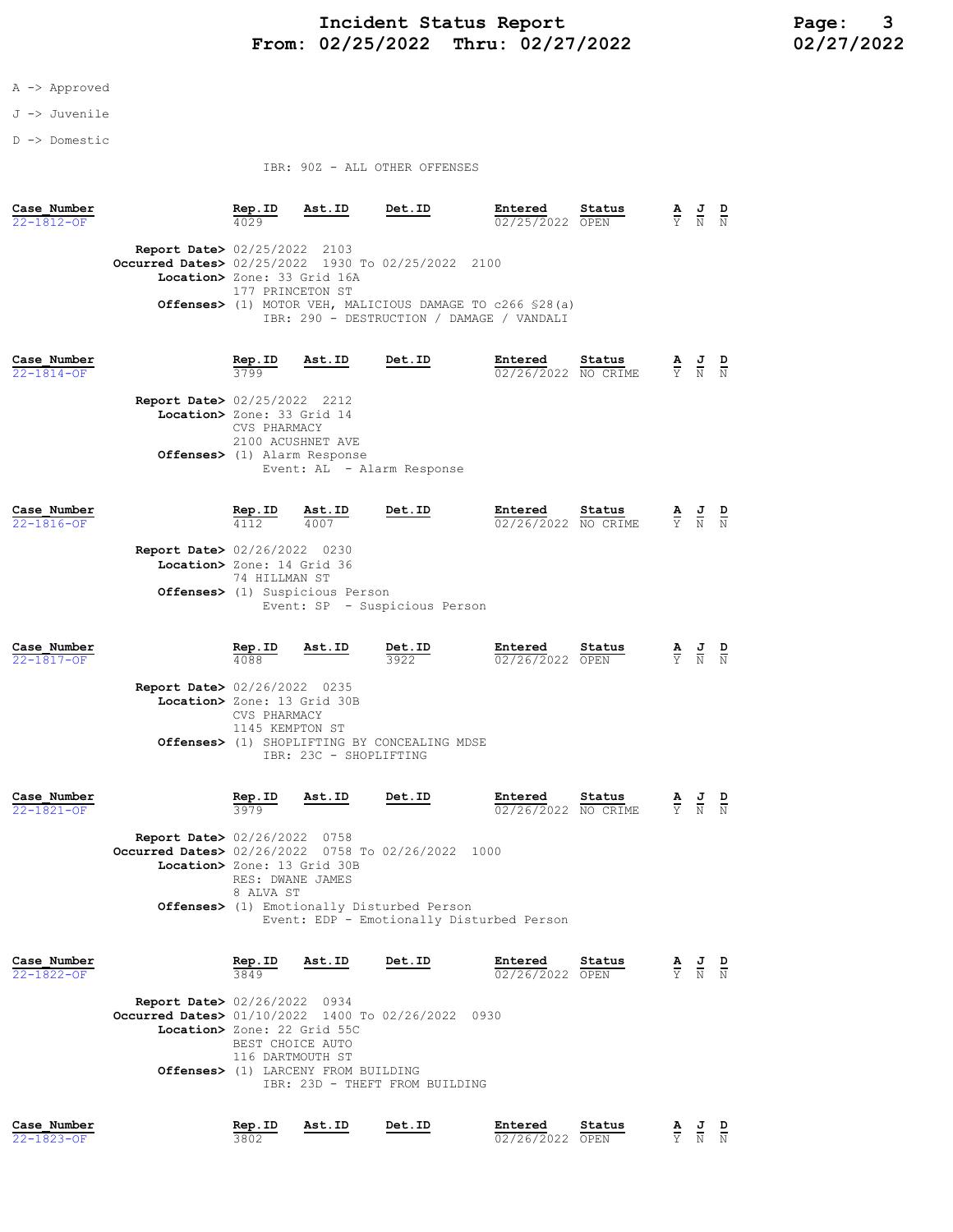## Incident Status Report<br>02/25/2022 Thru: 02/27/2022 12/2022 02/27/2022 From:  $02/25/2022$  Thru:  $02/27/2022$

#### A -> Approved

#### J -> Juvenile

#### D -> Domestic

Report Date> 02/26/2022 1012 **Occurred Dates>** 02/26/2022 0100 To 02/26/2022 1010 Location> Zone: 21 Grid 59 99 DIVISION ST Offenses> (1) LARCENY UNDER \$1200 SINGLE SCHEME c266 §30(1) IBR: 23H - ALL OTHER LARCENY

| Case Number      |                                                              | Rep.ID       | Ast.ID | Det.ID                                              | Entered         | Status | $\mathbf{A}$ | 프     | D |
|------------------|--------------------------------------------------------------|--------------|--------|-----------------------------------------------------|-----------------|--------|--------------|-------|---|
| $22 - 1826 - 0F$ |                                                              | 4056         |        |                                                     | 02/26/2022 OPEN |        |              | Y N N |   |
|                  | <b>Report Date&gt; 02/26/2022 1054</b>                       |              |        |                                                     |                 |        |              |       |   |
|                  | <b>Occurred Dates&gt;</b> 02/26/2022 0253 To 02/26/2022 0315 |              |        |                                                     |                 |        |              |       |   |
|                  | Location> Zone: 21 Grid 54B                                  |              |        |                                                     |                 |        |              |       |   |
|                  |                                                              | 46 BONNEY ST |        |                                                     |                 |        |              |       |   |
|                  |                                                              |              |        | Offenses> (1) B&E VEHICLE/BOAT NIGHTTIME FOR FELONY |                 |        |              |       |   |
|                  |                                                              |              |        | IBR: 23F - THEFT FROM MOTOR VEHICLE                 |                 |        |              |       |   |
|                  |                                                              |              |        |                                                     |                 |        |              |       |   |

| Case Number<br>$22 - 1829 - OF$        | Rep.ID<br>4065 | Ast.ID                                                                                            | Det.ID                                    |  | Entered | Status<br>02/26/2022 NO CRIME |  |  | $\frac{\mathbf{A}}{\mathbf{Y}}$ $\frac{\mathbf{J}}{\mathbf{N}}$ $\frac{\mathbf{D}}{\mathbf{N}}$ |  |
|----------------------------------------|----------------|---------------------------------------------------------------------------------------------------|-------------------------------------------|--|---------|-------------------------------|--|--|-------------------------------------------------------------------------------------------------|--|
| <b>Report Date&gt; 02/26/2022 1139</b> |                |                                                                                                   |                                           |  |         |                               |  |  |                                                                                                 |  |
|                                        |                | Location> Zone: 13 Grid 43A<br>378 NORTH ST Apt. #2<br>Offenses> (1) Emotionally Disturbed Person |                                           |  |         |                               |  |  |                                                                                                 |  |
|                                        |                |                                                                                                   | Event: EDP - Emotionally Disturbed Person |  |         |                               |  |  |                                                                                                 |  |

| Case Number      |                                                    | Rep.ID          | Ast.ID              | Det.ID                                                                                     | Entered         | Status | А | J | D |
|------------------|----------------------------------------------------|-----------------|---------------------|--------------------------------------------------------------------------------------------|-----------------|--------|---|---|---|
| $22 - 1830 - OF$ |                                                    | 3902            |                     | 4034                                                                                       | 02/26/2022 OPEN |        | Y | N | N |
|                  | <b>Report Date&gt; 02/26/2022 1218</b>             |                 |                     |                                                                                            |                 |        |   |   |   |
|                  | Occurred Dates> 02/25/2022 2230 To 02/25/2022 2300 |                 |                     |                                                                                            |                 |        |   |   |   |
|                  | Location> Zone: 11 Grid 39B                        |                 |                     |                                                                                            |                 |        |   |   |   |
|                  |                                                    | 791 PURCHASE ST | GREASY LUCK BREWPUB | <b>Offenses&gt;</b> (1) LARCENY OVER \$1200 $c266$ \$30(1)<br>IBR: 23H - ALL OTHER LARCENY |                 |        |   |   |   |
|                  |                                                    |                 |                     |                                                                                            |                 |        |   |   |   |

| Case Number      |                                                    | Rep.ID        | Ast.ID                                         | Det.ID | Entered         | Status | $\overline{A}$ | 프      | D |
|------------------|----------------------------------------------------|---------------|------------------------------------------------|--------|-----------------|--------|----------------|--------|---|
| $22 - 1832 - OF$ |                                                    | 3758          |                                                |        | 02/26/2022 OPEN |        |                | Y N    | N |
|                  |                                                    |               |                                                |        |                 |        |                |        |   |
|                  | <b>Report Date&gt; 02/26/2022</b> 1211             |               |                                                |        |                 |        |                |        |   |
|                  | Occurred Dates> 02/25/2022 2330 To 02/26/2022 1211 |               |                                                |        |                 |        |                |        |   |
|                  | Location> Zone: 12 Grid 41D                        |               |                                                |        |                 |        |                |        |   |
|                  |                                                    |               | 189 ASH ST Apt. #2                             |        |                 |        |                |        |   |
|                  |                                                    |               | <b>Offenses&gt;</b> (1) THREAT TO COMMIT CRIME |        |                 |        |                |        |   |
|                  |                                                    |               | IBR: 13C - INTIMIDATION                        |        |                 |        |                |        |   |
|                  |                                                    |               |                                                |        |                 |        |                |        |   |
| Case Number      |                                                    | <b>Ban TD</b> | Aet TD                                         | חד +⊾ת | <b>Entered</b>  | Statue |                | ח ד. ב |   |

| Case Number<br>$22 - 1835 - OF$ |                                        | Rep.ID<br>4102 | Ast.ID                                         | Det.ID                              | Entered<br>02/26/2022 NO CRIME | Status | $\frac{\mathbf{A}}{\mathrm{Y}}$ | 프<br>N | D<br>N |
|---------------------------------|----------------------------------------|----------------|------------------------------------------------|-------------------------------------|--------------------------------|--------|---------------------------------|--------|--------|
|                                 | <b>Report Date&gt; 02/26/2022 1545</b> |                |                                                |                                     |                                |        |                                 |        |        |
|                                 | Location> Zone: 23 Grid 64             |                |                                                |                                     |                                |        |                                 |        |        |
|                                 |                                        |                | POLICE STATION #2                              |                                     |                                |        |                                 |        |        |
|                                 |                                        | 912 BROCK AVE  |                                                |                                     |                                |        |                                 |        |        |
|                                 |                                        |                | <b>Offenses&gt;</b> (1) Lost or Found Property |                                     |                                |        |                                 |        |        |
|                                 |                                        |                |                                                | Event: LFP - Lost or Found Property |                                |        |                                 |        |        |
|                                 |                                        |                |                                                |                                     |                                |        |                                 |        |        |
| Case Number                     |                                        | Rep.ID         | Ast.ID                                         | Det.ID                              | Entered                        | Status | <u>A</u>                        | 프      | D      |
| $22 - 1837 - OF$                |                                        | 3799           |                                                |                                     | 02/26/2022                     | OPEN   | Y                               | N      | N      |

Report Date> 02/26/2022 1551 Occurred Dates> 07/21/2021 0900 To 07/21/2021 0900 Location> Zone: 34 Grid 1 898 MAY ST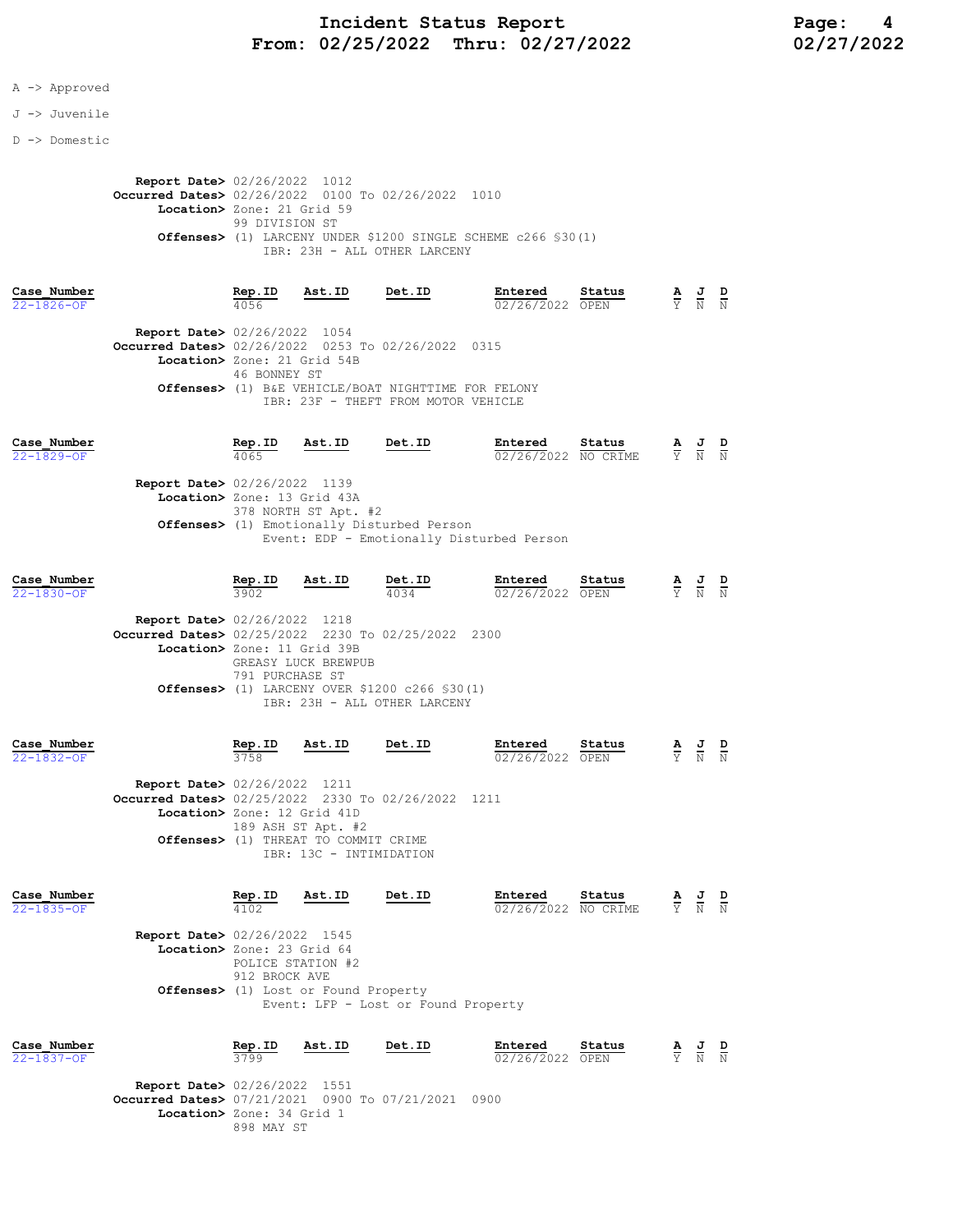## Incident Status Report<br>02/25/2022 Thru: 02/27/2022 12/2022 02/27/2022 From:  $02/25/2022$  Thru:  $02/27/2022$

- A -> Approved
- J -> Juvenile
- D -> Domestic

 Offenses> (1) IDENTITY FRAUD IBR: 26C - IMPERSONATION

| Case Number<br>$22 - 1844 - OF$                                     | Rep.ID<br>3957 | Ast.ID                     | Det.ID                          | Entered<br>02/26/2022 NO CRIME | Status | $\frac{\mathbf{A}}{\Upsilon}$ | $\frac{1}{N}$ $\frac{N}{N}$ |  |
|---------------------------------------------------------------------|----------------|----------------------------|---------------------------------|--------------------------------|--------|-------------------------------|-----------------------------|--|
| <b>Report Date&gt; 02/26/2022 2037</b><br>Location> Zone: 36 Grid 6 |                |                            |                                 |                                |        |                               |                             |  |
| Offenses> (1) Open Window or Door                                   | 827 CHURCH ST  | WOODWARDS AUTO SPRING SHOP |                                 |                                |        |                               |                             |  |
|                                                                     |                |                            | Event: OW - Open Window or Door |                                |        |                               |                             |  |
|                                                                     |                |                            |                                 |                                |        |                               |                             |  |
|                                                                     |                |                            |                                 |                                |        |                               |                             |  |

| Case Number<br>22-1847-OF       |                                                                      | Rep.ID Ast.ID<br>4062 | 4128                                                                      | Det.ID                                                                                 | Entered<br>02/26/2022 OPEN | Status | $\frac{\mathbf{A}}{\mathbf{Y}}$ | $\frac{1}{N}$ $\frac{D}{N}$ |  |
|---------------------------------|----------------------------------------------------------------------|-----------------------|---------------------------------------------------------------------------|----------------------------------------------------------------------------------------|----------------------------|--------|---------------------------------|-----------------------------|--|
|                                 | <b>Report Date&gt; 02/26/2022 2020</b><br>Location> Zone: 13 Grid 33 | 181 SMITH ST          | 0ffenses> (1) OUI-LIQUOR OR .08%                                          | IBR: 90D - DRIVING UNDER THE INFLUENCE                                                 |                            |        |                                 |                             |  |
| Case Number<br>$22 - 1850 - OF$ |                                                                      | Rep.ID<br>4105        | Ast.ID                                                                    | Det.ID                                                                                 | Entered<br>02/26/2022 OPEN | Status | $\frac{\mathbf{A}}{\mathbf{Y}}$ | $\frac{J}{N}$ $\frac{D}{N}$ |  |
|                                 | <b>Report Date&gt; 02/26/2022 2303</b><br>Location> Zone: 31 Grid 24 | PAACA HOUSE           | 43 HOLLY ST Apt. #3N                                                      | Offenses> (1) ASSAULT W/DANGEROUS WEAPON<br>IBR: 13A - AGGRAVATED ASSAULT              |                            |        |                                 |                             |  |
|                                 |                                                                      |                       | (2) ASSAULT & BATTERY<br>(3) ASSAULT & BATTERY<br>(4) LARCENY FROM PERSON | IBR: 13B - SIMPLE ASSAULT<br>IBR: 13B - SIMPLE ASSAULT<br>IBR: 23H - ALL OTHER LARCENY |                            |        |                                 |                             |  |

Totals

 --------------------------------------- Open Incident Cases: 16 Open Arrest Cases: 0 Closed Incident Cases: 0 Closed Arrest Cases: 0 Incidents Closed By Arrest: 0 Suspended Cases: 0 Unfounded Cases: 0 No Crime Cases: 14

FILTER OPTIONS USED

Approval Options: Approved

Juvenile Options: None Involved

Domestic Violence Options: Not Involved